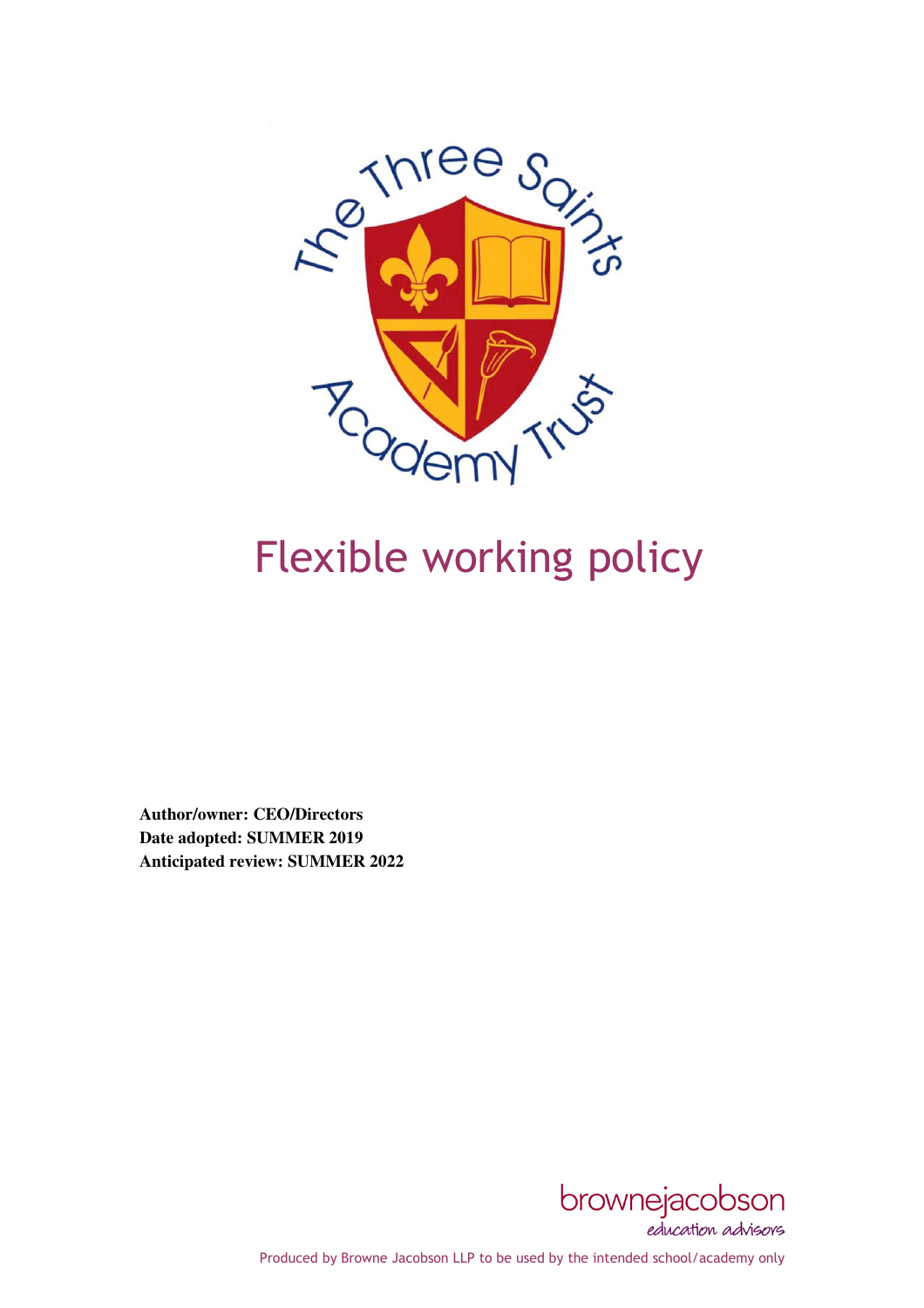# Contents

| $\mathbf{1}$ .   |  |
|------------------|--|
| 2.               |  |
| $\overline{3}$ . |  |
| $\overline{4}$ . |  |
| 5.               |  |
| 6.               |  |
| 7.               |  |
| 8.               |  |
| 9.               |  |
| 10.              |  |
| 11.              |  |
| 12.              |  |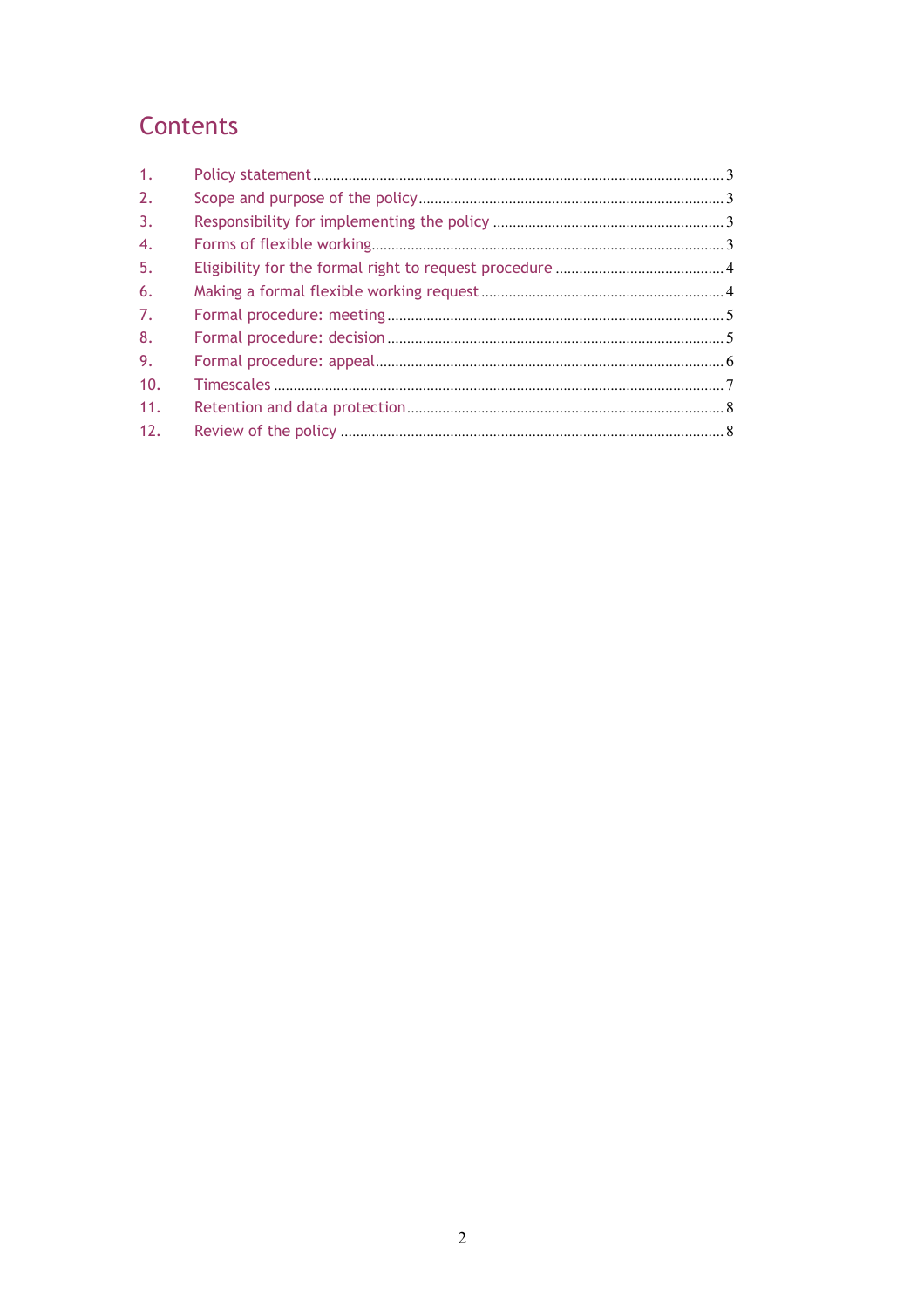#### 1. Policy statement

- 1.1. We are committed to providing equality of opportunity in employment and to developing work practices and policies that support work-life balance. We recognise that, in addition to helping balance work and personal lives, flexible working can raise staff morale, reduce absenteeism, and improve our use and retention of staff.
- 1.2. This policy gives eligible employees an opportunity to formally request a change to their working pattern in accordance with the statutory procedure for such requests.
- 1.3. Through this policy we will accommodate flexible working where possible but the priority will be the effective running of the Three Saints Academy Trust for the benefit of the pupils and where granting flexible working would impact on that, requests may not be granted. Requests will be handled in a reasonable manner.
- 1.4. No-one who makes a request for flexible working will be subjected to any detriment or lose any career development opportunities as a result.
- 1.5. This policy has been agreed following consultation with staff and recognised trade unions. The Directors adopted this policy on July 2019.
- 1.6. This policy does not form part of any employee's contract of employment and it may be amended at any time following consultation.

#### 2. Scope and purpose of the policy

- 2.1. This policy applies to all employees. It does not apply to agency workers, consultants or self-employed contractors.
- 2.2. Employees with at least 26 weeks' continuous service have a statutory right to request flexible working. That right is recognised by the formal procedure in this policy. The criteria for deciding who is eligible to follow the formal procedure are set out in paragraph 5.
- 2.3. Any employee interested in flexible working request an informal meeting with their Headteacher to discuss their eligibility, the different options and the effect of their proposed work pattern on colleagues and service delivery before submitting a formal or informal request.

#### 3. Responsibility for implementing the policy

3.1. The Trust has overall responsibility for the effective operation of this policy and for ensuring compliance with the relevant statutory framework. The Trust has delegated day-to-day responsibility for operating the policy and ensuring its maintenance and review to the Head teacher.

# 4. Forms of flexible working

4.1. Flexible working can incorporate a number of possible changes to working arrangements: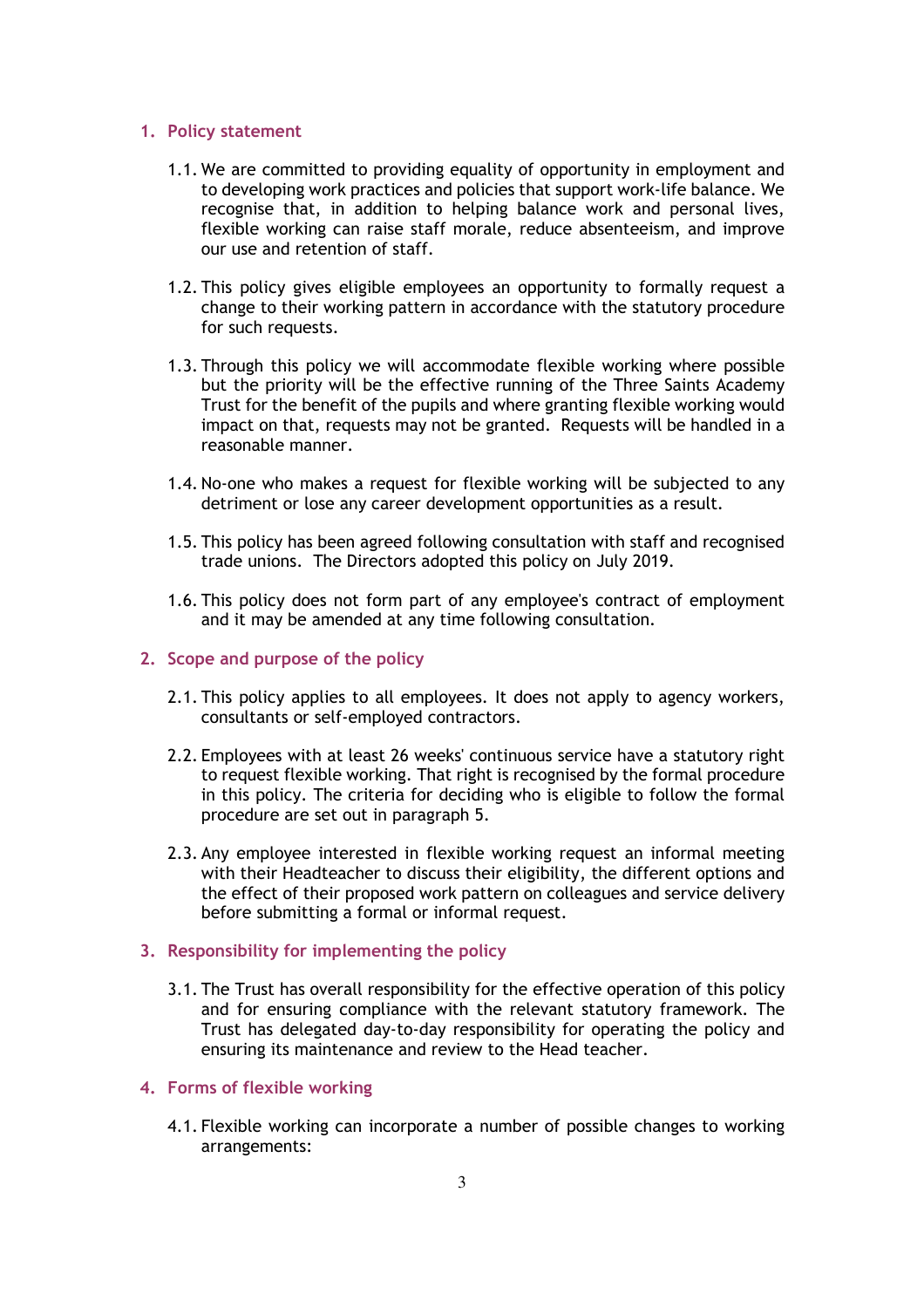- 4.1.1. reduction or variation of working hours;
- 4.1.2. reduction or variation of the days worked;
- 4.1.3. Such changes may also involve starting a job share; working a set number of hours a year, rather than a week (annualised hours); working only during term-time (part-year working); working compressed hours; working flexi-time. Some of these arrangements may not be possible due to the nature of the work undertaken by the employee making the request.
- 4.1.4. Employees should be aware that changes to working hours will affect pay and other benefits, for example pension, annual leave entitlement.
- 5. Eligibility for the formal right to request procedure
	- 5.1. Requests under the formal procedure set out in paragraph 6 to paragraph 9 of this policy can only be made by employees who meet the criteria set out below.
	- 5.2. To be eligible to make a request under the formal procedure, you must:
		- 5.2.1. be an employee;
		- 5.2.2. have worked for us continuously for 26 weeks' at the date your request is made;
		- 5.2.3. not have made a formal request to work flexibly during the last 12 months.

# 6. Making a formal flexible working request

- 6.1. You will need to submit a written application if you would like your flexible working request to be considered under the formal procedure. Once we have received a request we will consider it.
- 6.2. Your written and dated application should be submitted to the headteacher and, in order to meet the requirements of the formal procedure and to help them to consider your request, should:
	- 6.2.1. state that it is a statutory flexible working request;
	- 6.2.2. provide as much information as you can about your current and desired working pattern, including working days, hours and start and finish times;
	- 6.2.3. give the date from which you want your desired working pattern to start;
	- 6.2.4. identify the effect the changes to your working pattern will have on the work that you do, that of your colleagues and on service delivery. If you have any suggestions about dealing with any potentially negative effects, please include these in your written application;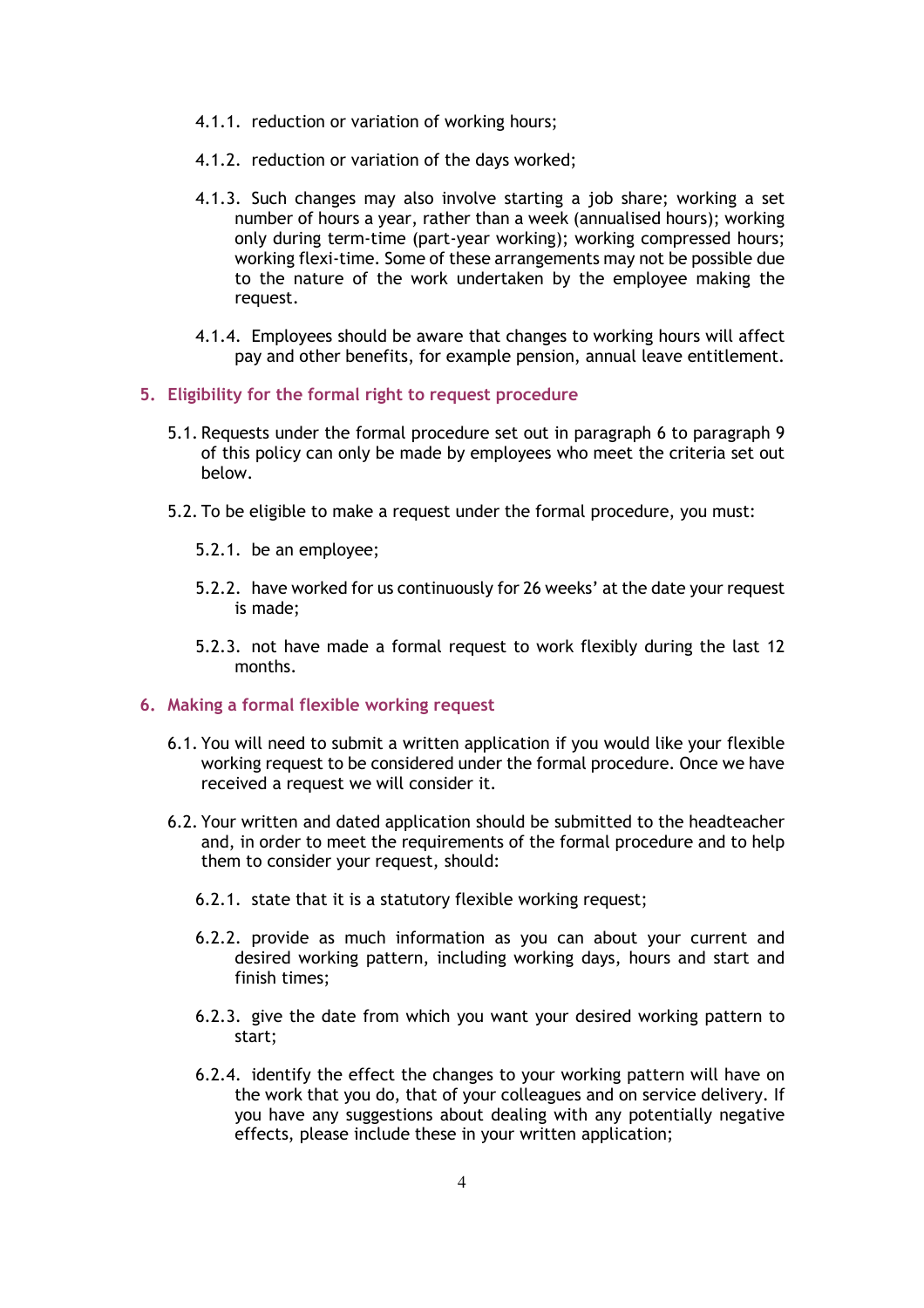- 6.2.5. provide information to confirm that you meet the eligibility criteria set out in paragraph 5 of this policy;
- 6.2.6. state whether you have made a previous formal request for flexible working and, if so, when; and
- 6.2.7. be submitted in good time and ideally at least two months before you wish the changes you are requesting to take effect.
- 6.3.If you are making a request in relation to the Equality Act 2010, for example as a reasonable adjustment for a disability you should also state this in your request.
- 6.4. We might be able to agree your proposal without the need for a meeting (which is the next stage of the formal procedure). If that is the case, the headteacher will write to you, confirming the decision and explaining the changes that will be made to your contract of employment.
- 6.5.If your proposal cannot be accommodated, discussion between you and the headteacher may result in an alternative working pattern that can assist you.

#### 7. Formal procedure: meeting

- 7.1. Where necessary, the headteacher will arrange to meet with you as soon as is practicably possible after receiving your written application. We will inform you if there is a delay in arranging this meeting. The headteacher may discuss your request with your head of Key Stage and make any necessary enquiries regarding your proposals prior to the meeting.
- 7.2. You may bring a colleague to the meeting as a companion if you wish who may be your trade union representative or another co-worker. Your companion will be entitled to speak during the meeting and confer privately with you, but may not answer questions on your behalf.
- 7.3. The meeting will be used to discuss the working arrangements you have requested. You will be able to explain how the arrangements will benefit you as well as what impact your proposed working arrangements will have on your work and that of your colleagues and of your department. If the arrangements you have requested cannot be accommodated, discussion at the meeting also provides an opportunity to explore possible alternative working arrangements.
- 7.4. The headteacher may suggest starting new working arrangements under an initial trial period to ensure that they meet your needs and those of your school. We will set a review date to meet with you again shortly before the end of the trial period to discuss how the new arrangements are working.

#### 8. Formal procedure: decision

- 8.1. Following the meeting, the headteacher will consider your request carefully and notify you of the decision in writing as soon as possible.
- 8.2.If your request is accepted, or where we propose an alternative to the arrangements you requested, the headteacher will write to you with details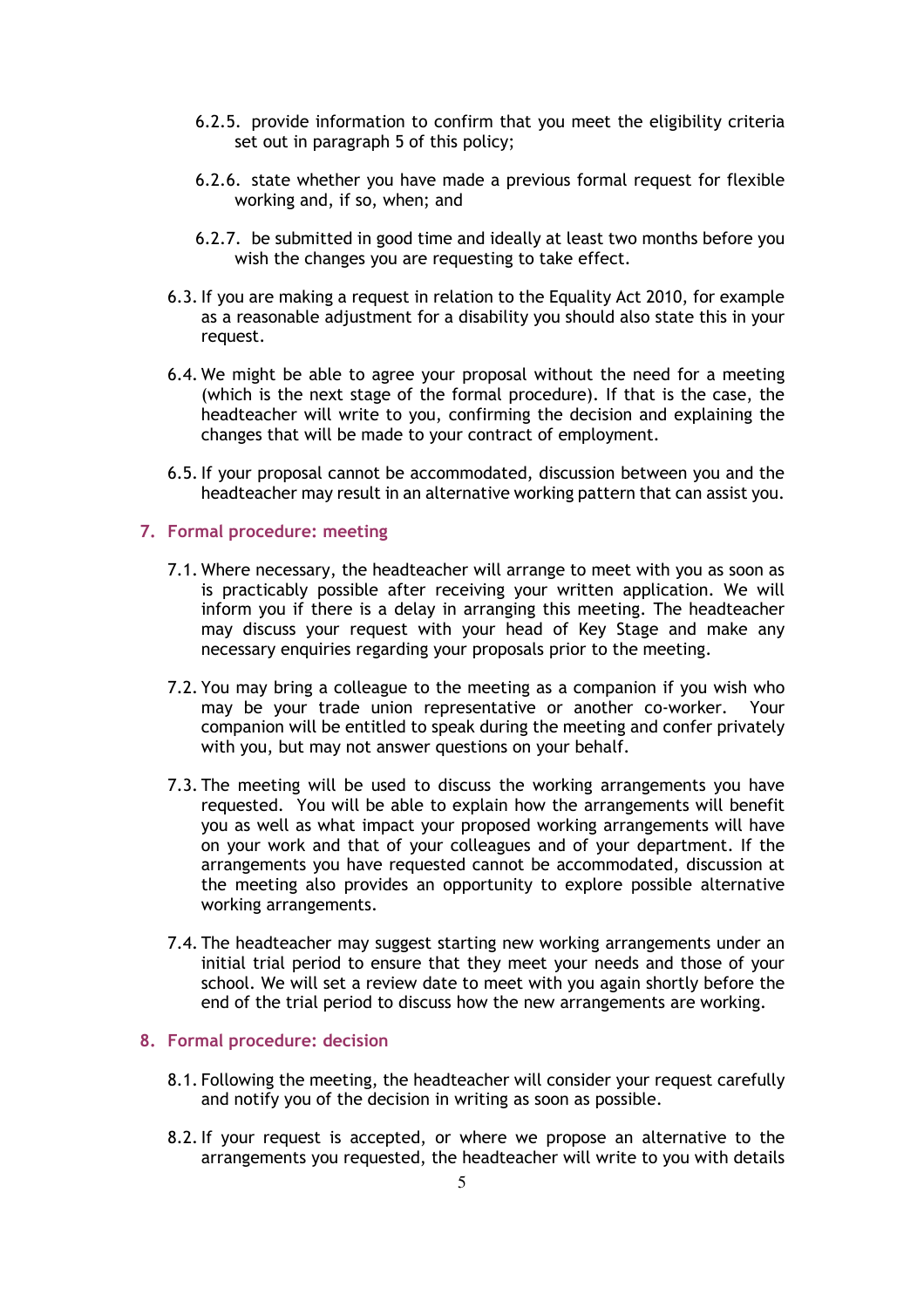of the new working arrangements, details of any trial period, an explanation of changes to your contract of employment and the date on which they will commence. You will be asked to sign and return a copy of the letter. This will be placed on your personnel file to confirm the variation to your terms of employment. There may also be some additional practical matters, such as arrangements for handing over work, that the Head teacher will discuss with you.

- 8.3. Unless otherwise agreed (and subject to any agreed trial period) changes to your terms of employment will be permanent. You will not be able to make another formal request until 12 months after the date of your most recent request.
- 8.4.If the headteacher needs more time to make a decision, they will discuss this with you. For example, they may need time to investigate how your request can be accommodated or to consult several members of staff.
- 8.5. There will be circumstances where, due to business and operational requirements, we are unable to agree to a request. In these circumstances, the headteacher will write to you:
	- 8.5.1. giving the business reason(s) for turning down your application;
	- 8.5.2. explaining why the business reasons apply in your case; and
	- 8.5.3. setting out the appeal procedure.
- 8.6.If we reject a request it will be for one or more of the following eight business reasons:
	- 8.6.1. the burden of additional costs;
	- 8.6.2. detrimental effect on ability to meet pupil and/or school/Trust demand;
	- 8.6.3. inability to reorganise work among existing staff;
	- 8.6.4. inability to recruit additional staff;
	- 8.6.5. detrimental impact on quality;
	- 8.6.6. detrimental impact on performance;
	- 8.6.7. insufficiency of work during the periods that you propose to work; and
	- 8.6.8. planned changes.

# 9. Formal procedure: appeal

9.1. You may appeal against the decision if your request is rejected, or an alternative arrangement from the one you requested is offered. For example, this may be on the grounds that new information is now available that was not available to be considered or if you feel your request was not handled reasonably in line with this policy.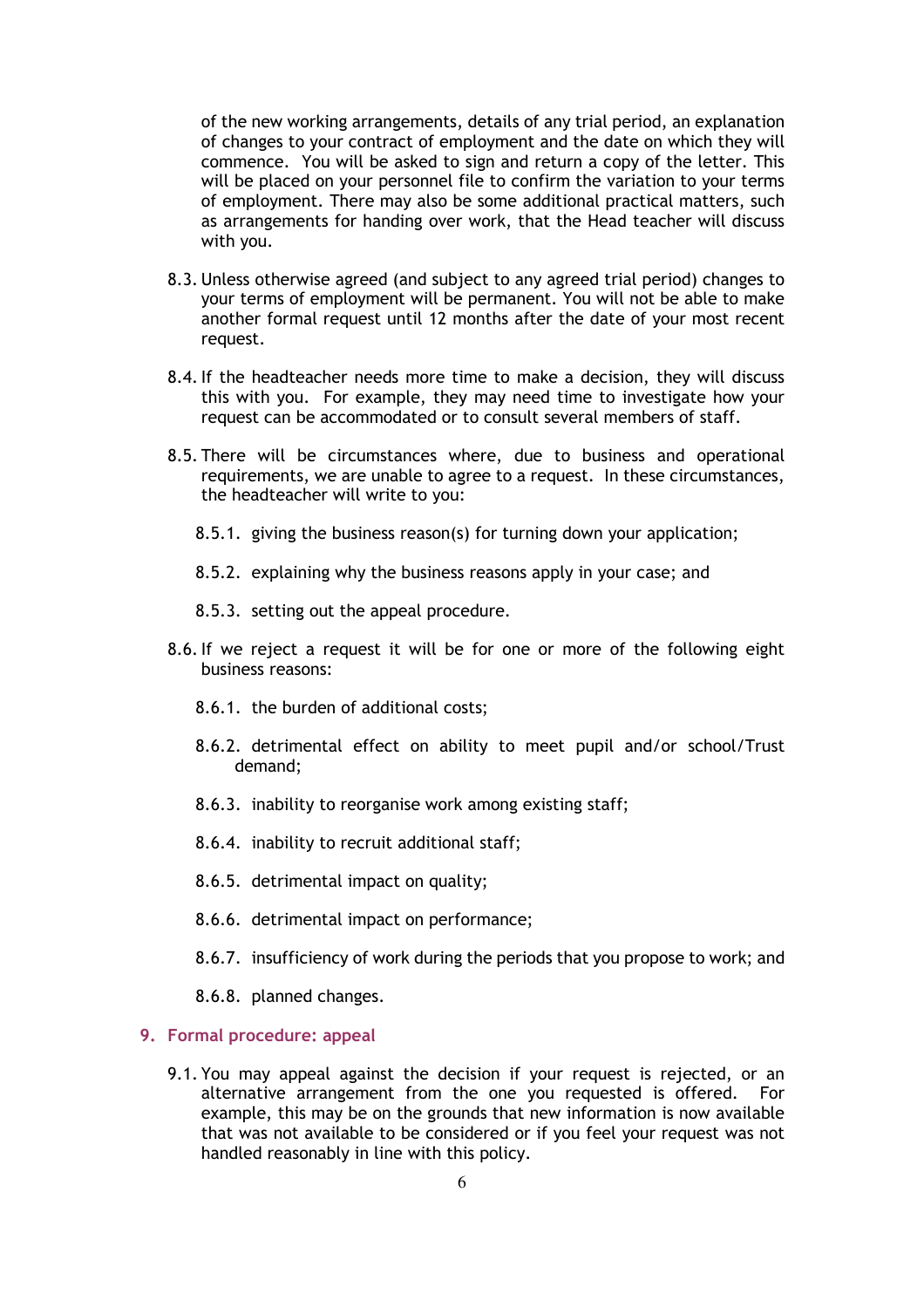#### 9.2. Your appeal must:

- 9.2.1. be in writing and dated;
- 9.2.2. set out the grounds on which you are appealing; and
- 9.2.3. be sent to Head teacher within 14 days of the date on which you received the written rejection of your request.
- 9.3. The Headteacher will arrange for a meeting to take place as soon as possible following receipt of your appeal. The meeting will be held at a convenient time for all those attending and, as at the meeting that considered your request, you may be accompanied by a colleague who may be your trade union representative or another co-worker.
- 9.4. An Appeal Panel will be selected, specifically for the appeal, from our Board of Directors.
- 9.5. You will be informed in writing of the Appeal Panel's decision as soon as possible following the appeal meeting.
- 9.6.If your appeal is upheld, you will be advised of your new working arrangements, details of any trial period, an explanation of changes to your contract of employment and the date on which they will commence. You will be asked to sign and return a copy of the letter. This will be placed on your personnel file to confirm the variation to your terms of employment. There may also be some additional practical matters, such as arrangements for handing over work, that your Head teacher will discuss with you.
- 9.7. You should be aware that changes to your terms of employment will be permanent and you will not be able to make another formal request until 12 months after the date of your original application.
- 9.8.If your appeal is rejected, the written decision will give the business reason(s) for the decision and explain why the reason(s) apply in your case. You will not be able to make another formal request until 12 months after the date of your original application.

#### 10.Timescales

- 10.1. Requests will be dealt with within a period of three months from first receipt to notification of the decision on appeal.
- 10.2. As a guide and to help ensure that requests are dealt with within this timescale:
	- 10.2.1.a meeting will normally be held with you within 28 days of your request being received;
- 10.3. However, there will be exceptional occasions when it is not possible to complete the procedure within this time limit. Where an extension of time is agreed with you, the head teacher will write to you confirming the extension and the date on which it will end.